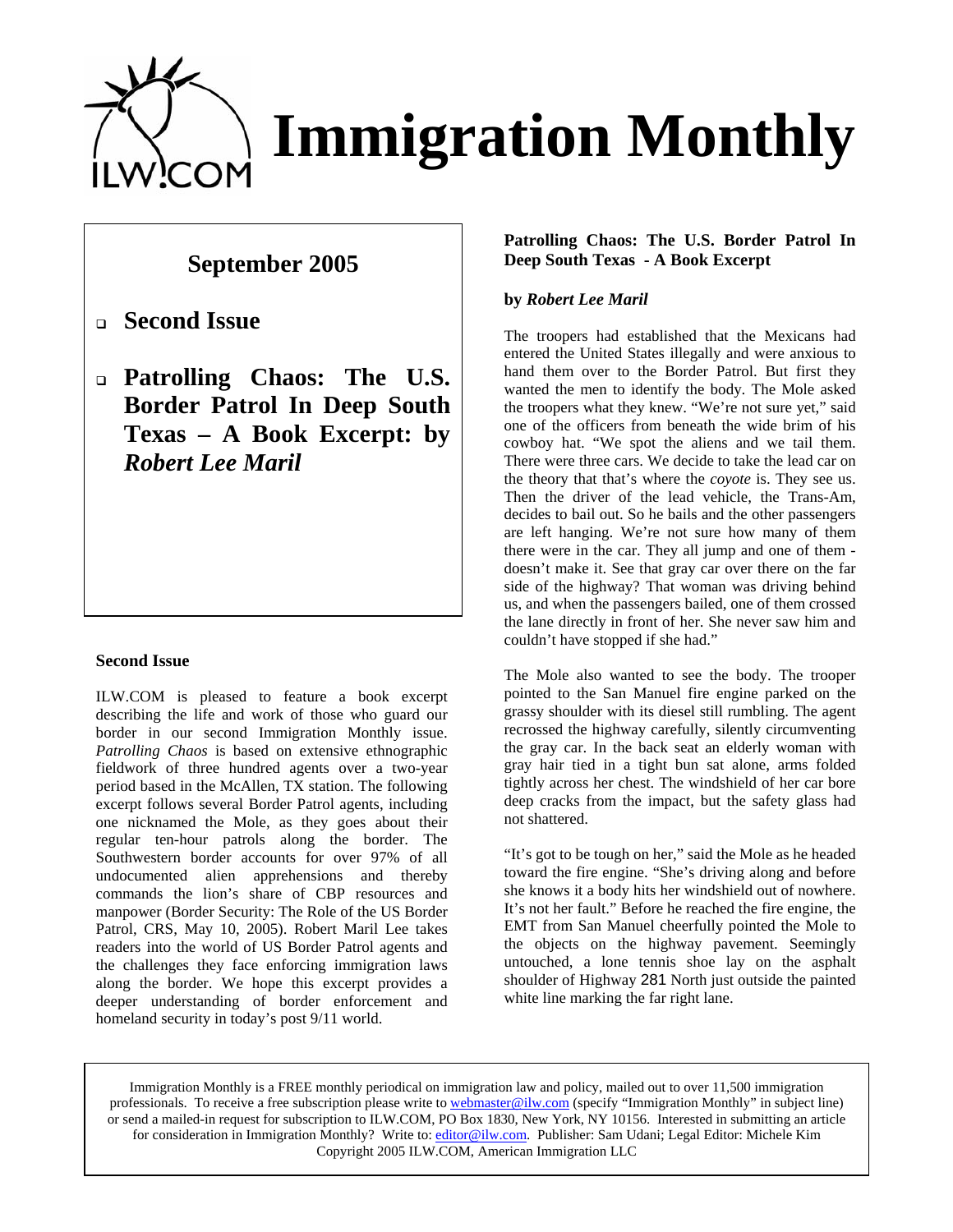# **Patel's Library by P J. Patel New!2005-06 Editions**

#### **The Whole ACT-INA**

This unique and useful research tool contains hundreds of annotations providing a brief synopsis of the provisions referenced in any particular INA section -- a real time saver. Now includes digests of Supreme Court decisions.

"There are several available versions of the Immigration and Nationality Act. I subscribe to most of them. For over 15 years, however, I have thought that Patel's version, called The Whole Act, was the best of the bunch. I heartily endorse it. It is easy to read. It is intelligently annotated and indexed. And in 15 years so far I have never caught a mistake. Buy it, and use it every day."--Bruce Hake, Esq.

#### **20/22/28 CFR Plus**

This publication contains immigration related regulations of the Department of Labor (20 CFR), Department of State (22 CFR) and Department of Justice (28 CFR), with an exhaustive topical INDEX.

#### **8 CFR Plus**

This is an affordable book for anyone involved in the immigration process. It contains (1) the complete set of INS regulations (8 CFR), (2) exhaustive Topical INDEX, and (3) expanded table of contents.

"What makes Patel's 8 CFR Plus and 20/22/28 CFR Plus stand out among the other books of regulations is its excellent system of finding aids, combined with its easy-to-read and easy-to-use format of presenting the regulations. This version of regulations has withstood the test of time and is perhaps the most user-friendly of the versions available."-- William Stock, Esq.

#### **Patel's Citations**

Citations of Administrative Decisions under Immigration and Nationality Laws: This unique and incomparable research tool provides instant access to the history and current status of all I&N administrative precedents, as found or dealt with in reported administrative decisions as well as judicial decisions of federal district courts, courts of appeals and the Supreme Court.

**Order online at www.ilw.com/books Order by mail: send the order form with payment to ILW.COM P.O. Box 1830, New York, NY 10156 Order by Fax: 212-545-0869 Order by Phone: 212-545-0818 Questions? write to webmaster@ilw.com.**

When the elderly lady in the gray car hit the undocumented worker, he was literally knocked out of one of his shoes. The force of the impact, of the car's metal against human flesh, blew the dental plate out of the victim's mouth before flinging him fifty feet into the tall grass. The dental plate was not more than three feet from the tennis shoe. An upper dental plate, intact and flawless under the moonlight.

While the Mole examined the shoe and the dental plate, the troopers escorted the handcuffed former trunk passengers to the tall grass at the side of the highway, pulled back the space-age silver blanket that covered the body, and insisted that each immigrant identify the corpse. The victim, between forty and fifty years of age, lay on his back, arms and legs askew. Although the body was badly mangled, his dark, wavy hair remained combed and in place. Congealed blood covered the man's chin and neck. His moustache was long and thick, the lower lip thin. Each of the handcuffed men denied knowing the victim as he made the sign of the cross. Charlie, taking custody of the illegal immigrants, marched them back to his transport van, searched them for weapons, then removed their cuffs as he shepherded them into the vehicle. After their confinement in the trunk, even the steel cage was a welcome improvement. The men jumped into the back seat of the Border Patrol van as if they were boarding a train bound for New York City. The first man into the van sat down quickly on the bench seat, tightened and fastened his seat belt, then grinned broadly.

He had good reason to grin. After the driverless car came to a stop a few feet onto the grassy highway median, a quick-thinking trooper had pushed it a few extra, crucial feet from the busy highway. Otherwise the Trans-Am could have been rear-ended by an eighteen- wheeler and the three men still hidden in the trunk killed instantly. Crossing themselves again, the workers from Mexico knew that they were very lucky.

A woman had been riding in the front seat of the red Trans-Am. She wore a fancy, dark-colored dress and four-inch heels. When the driver bailed out and the others followed, she headed for the fence line that bordered the highway. But just one look at the dense brush and cactus convinced her that she was going nowhere in her short dress and shoes. The troopers found her there, staring at the four strands of barbed wire that separated the state highway from an immense cultivated field bordered with thick vegetation, which soon gave way to isolated ranches stretching for nearly seventy miles. The woman refused to talk, refused to tell the troopers how many workers were in the car, which way they were headed, or their names. Not a word. The troopers were beginning to think that they would never know the full story. The victim could not talk, the woman would not talk, and the three men in the trunk had not seen a thing. All the others had disappeared.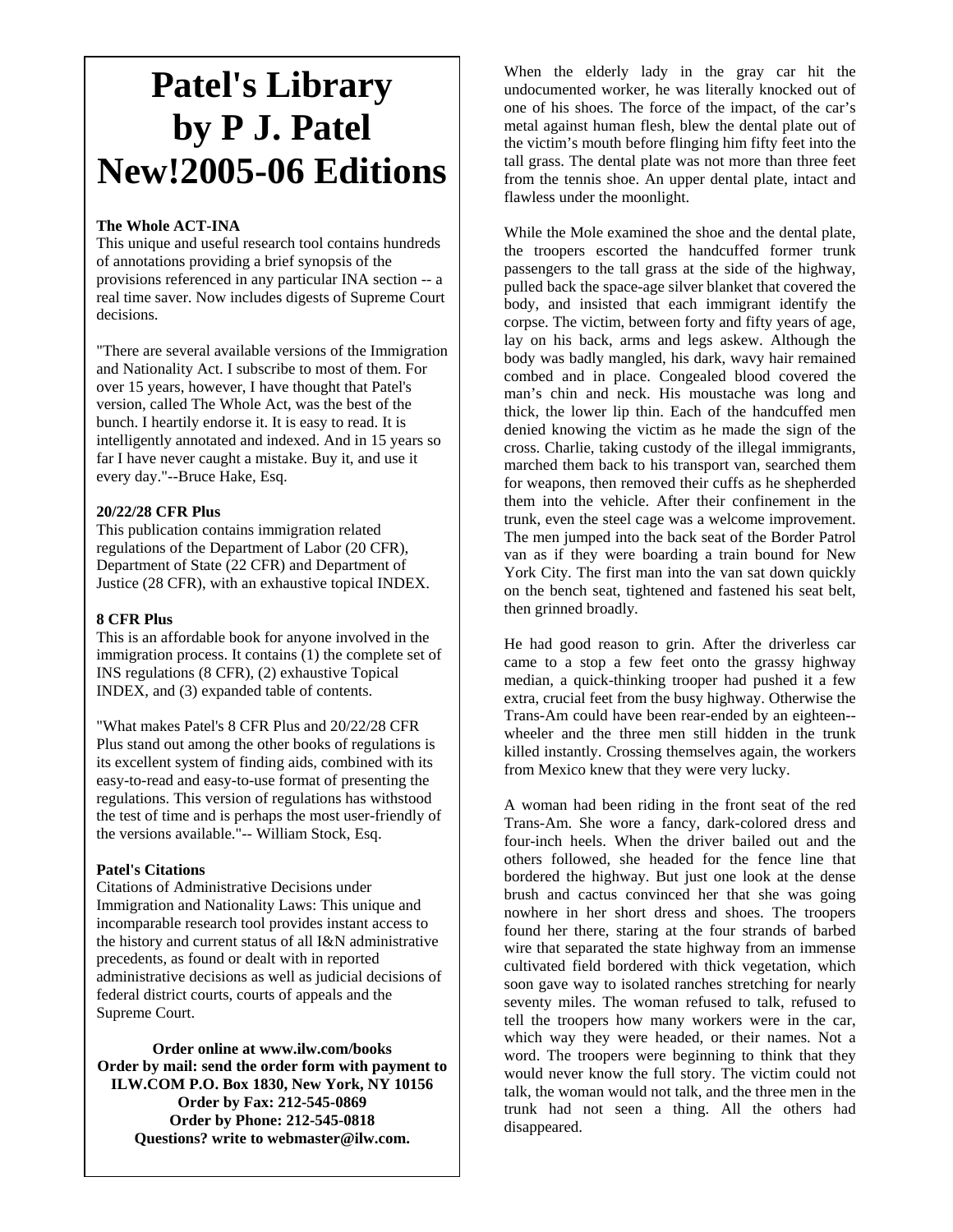The Mole reached for his NVGs in his bag of gear in the back seat of his unit, then admitted, "It's a long shot. But we're going to give it a try." Charlie concurred. "We should do it," he said, psyching himself up for a pointless search. "We should give it an honest shot. We don't know crap about how long a lead they have on us, but we should give it our best."

The new recruit was assigned to keep a watchful eye on the three Mexicans in the transport. The Mole, carefully straddling the top strand of the barbed-wire fence, jumped blindly into the thick shadows and landed with a loud thump. The first thing he bumped into was a head-high prickly pear. "Oh, shit," swore the Mole. "Now I'm really screwed." He flexed his leg in the dark, felt the pain, then gingerly, step by step, made his way through the cactus and mesquite. Although barely a hundred feet from the busy highway, this was a desolate place. The highway noises were blocked and filtered by a corridor of vegetation, a jungle of spikes and thorns that raked human skin raw. The darkened parabolas manufactured by the Mole's flashlight hid rattlesnakes, poisonous spiders, fire ants, and other creatures best left undisturbed.

Slowly, carefully, the Mole and Charlie searched the area. Once through the vegetation line that bordered the fence, they crossed a wide expanse of field freshly plowed and waiting for seed. The field stretched for a mile or more until it reached another tree line in the distance. The Mole and Charlie scanned the field carefully with their NVGs, listened intently for signs of life, then began a systematic sweep for fresh sign. At one point, after twenty-five minutes passed in complete silence, the Mole yelled out to Charlie, "What did you find?" Charlie shouted back from the shadows, "Absolutely nothing."

For a half hour more the two agents searched for the *coyote* and the other passengers of the Trans-Am. Charlie finally found fresh sign, but, after they tracked it for a quarter of a mile northward, it disappeared. It could have been tracks of the driver of the car or sign from other immigrants making their way toward the checkpoint at Falfurrias. Charlie also found a major trail heading due north toward the Falfurrias checkpoint along with several resting spots filled with empty plastic water bottles, sandwich wrappers, and other evidence. The trail, two to three feet wide through the brush and low grasses bordering the fields, had been beaten down by the feet of thousands of illegal aliens. In some ways this trail resembled a smaller version of Cavazos Beach, with washouts protected by stunted trees overrun with faded green garbage bags, jeans, T- shirts, socks, and underwear rotting in air laden with the humidity of the Gulf of Mexico. However, this trail lined with throwaway junk was not on the banks of the Rio Grande but twenty miles north of McAllen.

The Mole, ignoring the pain in his leg, waxed theoretical. "The way I see it," he said, now a

# **The PERM Workshop**

**New York City: Dec 7th, 2005 (8:30am-5pm) Moderators & Speakers: Joel Stewart and many others to be announced Materials for the workshop will include THE PERM BOOK and the first two issues of PQ: The PERM Quarterly** 

Testimonials from the PERM Workshop conducted in June 2005:

- "Thank you for a great program. I found the panels to be very informative –the practical pointers will be invaluable." - Jennifer Roeper, Fowler White Boggs Banker, Tampa, FL
- "The seminar was excellent in materials and presentation. The speakers are obviously tops in their field with a wealth of knowledge on the subject. It was informative, valuable and interesting. Thank you!" - Margo Einsig, Barley Snyder, York, PA
- "Fabulous. I've learned a lot, very informative workshop. Comprehensive, great materials. I am ready to tackle PERM cases after this workshop. Thank you!" - Loveness Schafer, Louisiana State University, Baton Rouge, LA
- "Joel Stewart is outstanding and is a walking encyclopedia. He is so clear and smart and intelligent –he makes me forget I have been studying since 9 am and it is now 4:30 pm!" - Gabriela Kreutzer, Law Offices of Gabriela Kreutzer, Los Angeles, CA
- "Wonderful presentation. Unlike AILA conferences, this conference was well organized and well presented. The small class size allowed for discussions, which was most helpful." – Devang Shah, Shah and Kishore, Rockville, MD

#### **Seating is LIMITED to the first 50 registrants.**

**Order online at www.ilw.com/workshops Order by mail: send the order form with payment to ILW.COM P.O. Box 1830, New York, NY 10156 Order by Fax: 212-545-0869 Order by Phone: 212-545-0818 Questions? write to webmaster@ilw.com.**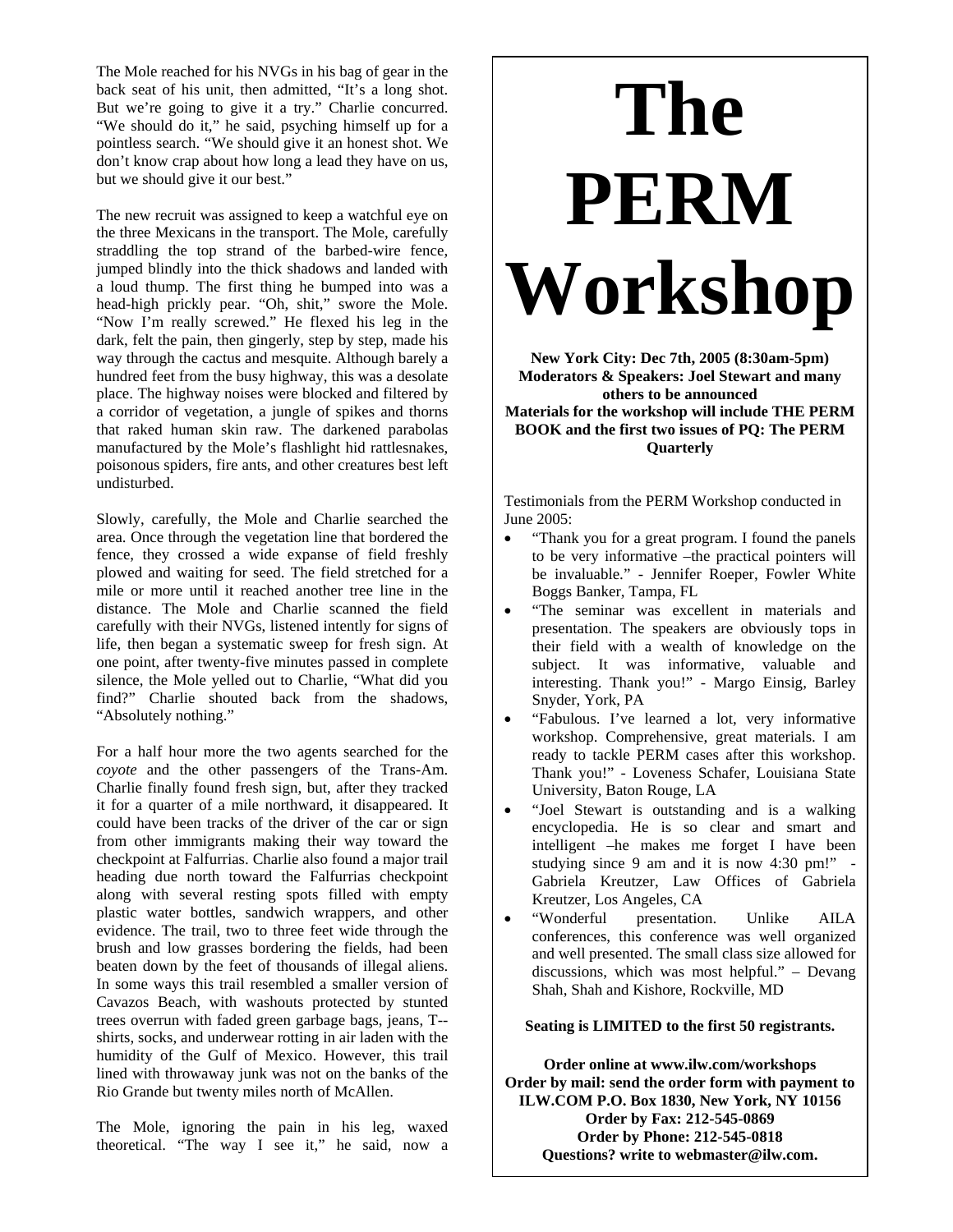# **Immigration Practice by Robert C. Divine and R. Blake Chisam New! 2005-2006 Edition**

Immigration Practice covers all aspects of immigration law in one volume, complete with over 3,000 footnote citations to the wide range of statutes, regulations, court and administrative cases, policy memos, operations instructions, agency interpretive letters, and internet sites that a lawyer needs for complete understanding of a particular problem. No other source merges the practical with commentary and analysis so helpfully.

Explains in understandable language and meaningful and dependable detail the substantive issues and the practical procedures a lawyer needs to handle a specific immigration matter, complete with checklists of forms, documents and types of evidence needed for application/petition packages.

- Liberally cross references to other sections in the book where related topics are discussed (because so many topics are interrelated).
- Provides line-by-line instructions on how to complete the most commonly used forms to avoid embarrassing mistakes.
- Contains comprehensive charts of detailed contact information for the officials in the many government agencies administering immigration laws, some of which are not available anywhere else.
- Organizes explanations of potentially applicable visa options according to the attributes of the alien (and the employer), so that practitioners can make sense of options in light of the client in the office.
- Compares and charts attributes and procedures of such topics as nonimmigrant visa classifications, procedures to permanent residence, and standards of "extreme" hardship. - Cites the most useful Internet site URLs with explanation of the increasingly helpful free databases and tools available through each one.

**Order online at www.ilw.com/books Order by mail: send the order form with payment to ILW.COM P.O. Box 1830, New York, NY 10156 Order by Fax: 212-545-0869 Order by Phone: 212-545-0818 Questions? write to webmaster@ilw.com.** 

disembodied voice in this confusing night terrain, "the driver and the woman were going to pose as a married couple at the checkpoint. They'd keep the guys in the trunk but drop the others off south of the checkpoint, then arrange to meet them on the other side. Only they never got that far." The Mole and Charlie kept searching for no other reason than their pride. The *coyote,* undoubtedly a seasoned professional, had most likely used his cell phone to call for a ride as soon as he had abandoned the new illegal immigrants. Even now he could be tossing down a cold beer in a McAllen bar while celebrating his escape from the hands of the DPS and the Border Patrol. He could have been long gone, in fact, even before the ambulance and the fire engine left the station house at San Manuel.

The immigrants who fled—if they were experienced should have headed north toward Falfurrias. But they may have panicked under the circumstances, might already be lost in the brushlands. They would be fortunate to find water at a stock tank and might eventually make it to Corpus Christi.

By the time the Mole and Charlie returned to their vehicles, the DPS troopers had departed along with the fire truck, the ambulance, the medical examiner in his white pickup truck, and the other law enforcement personnel. The flares had been heaved into the buffalo grass. The troopers took with them the traffic cones, tennis shoe, and dental plate. Neither the next day nor in the following days did local television, radio news, or Valley newspapers mention the bailout or the fatality. From the vantage point of the media, nothing had happened on Highway 281 near the town of San Manuel.

While Charlie and his partner transported the three illegal immigrants to the McAllen Station for processing, the Mole pulled out his faithful Leatherman tool and, after rolling up his pants cuff, inventoried the damage. He used the tool to remove the prickly pear thorns one by one. It took him twenty minutes. "Handy little thing," he said, as he went about his task with workmanlike precision. He knew his knee was going to swell up within a few hours. It always did. The Mole had no hard scientific proof, but he firmly believed that there was a toxin in the thorns of the prickly pear. "Hey, bro," he said, "Remember, I know what I'm talking about. I was a biology major in college."

The Mole limped back to his truck and on a hunch drove to check out the convenience store two miles south of the bailout. A pimply clerk ran out when he noticed the Border Patrol unit by the gas pump.

"I'm real glad you came by," he said holding three crunched Coke cans in his left hand. Two Hispanic males had just come by. One was in a Toyota truck; the other, a blue Tercel. "I didn't like the way they were looking at me. I know what to look for. You work out here long enough, like I have, and you can tell the good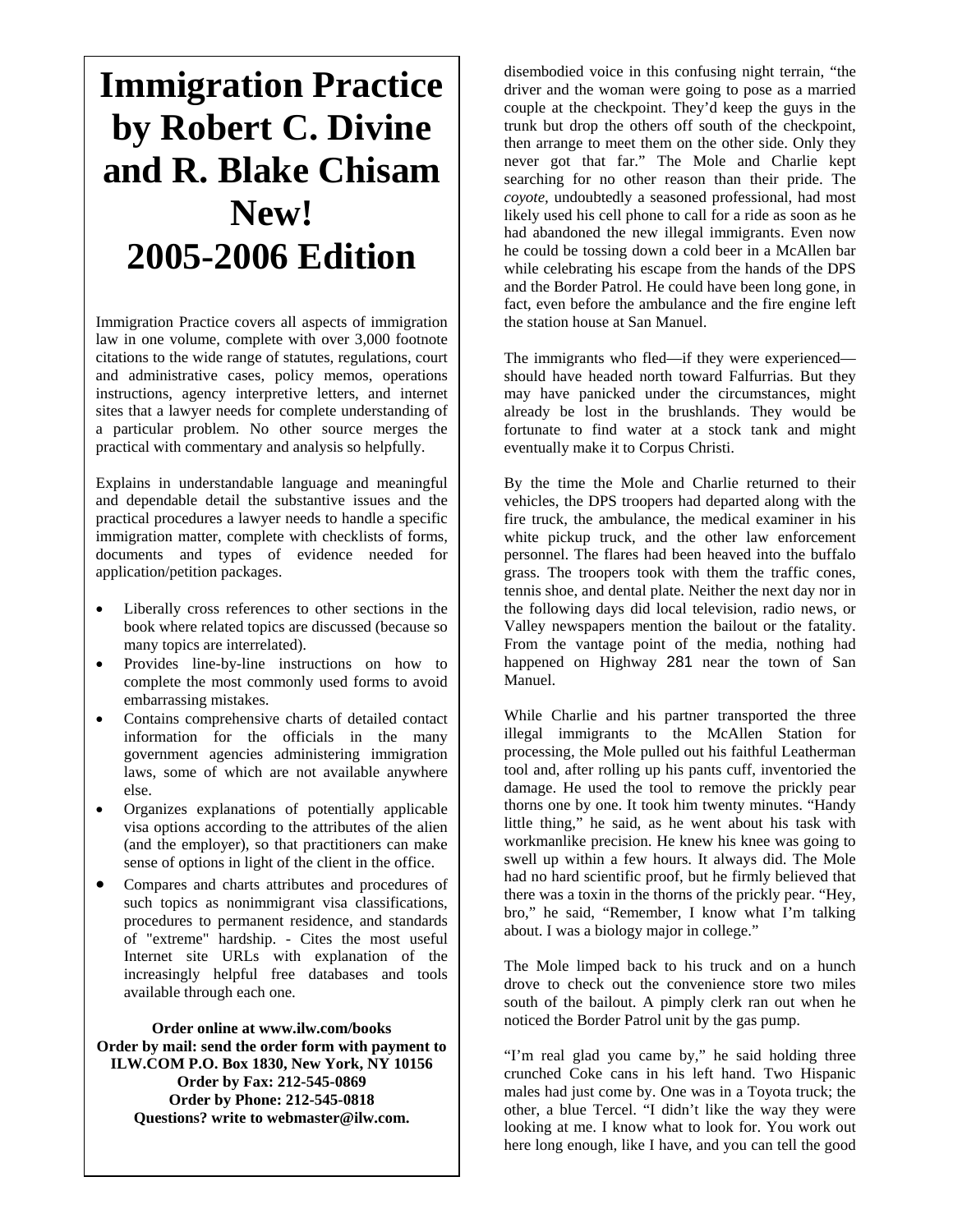people from the bad." The store clerk was convinced that the two men meant to rob him as soon as he closed up for the night. "I'm alone out here. My wife is visiting my mother a couple of miles down the road. You mind waiting another thirty minutes until closing time? Just in case they decide to come back?"

The Mole did not mind one bit, but he had to clear it with the supe first. He made the call, received clearance, then sat eating his dinner of a baloney sandwich with mustard. While he chewed, the Mole thought about the cedar fence for his new house. The estimate had come in at just under \$3,000.

The clerk turned off the lights at the convenience store in the middle of nowhere and walked over to thank the Mole. Then he forced a can of Coke on the Mole, who finally took it to avoid hurting his feelings. Half an hour later the Mole was at the scope truck atop the levee east of Peñitas. The diesel hummed loudly as the camera scanned the fields and the brush lines north of the Rio Grande.

Five agents from the midnight shift gathered around the scope truck, each sharing with the others what had transpired since muster at 10 p.m. When it came round to the Mole, he simply said, "I was working a bailout on Highway 281 near San Miguel. One fatality and four apprehensions, including a woman. Charlie and I searched the area for an hour but couldn't find a thing." Inspector Gadget then bragged about the nine apps he and his partner, Agent Sandra Aldrete, had tallied near Pepe's Fiesta Restaurant. Sandra Aldrete accepted the praise from her fellow agents in the form of brief nods of her head. Then it was the next agent's turn. By chance, three days later, agents nabbed a seventeen- year-old Guate-malan boy as he tried to circumvent the Sarita checkpoint on Highway 177 North—seventy miles as the crow flies from the site of the bailout. The first thing he asked the agents when he was apprehended was, "Was my father hurt when he jumped out of the car?"

And so the whole story finally emerged. When the *coyote* bailed out on State Highway 281 there were, in addition to the three Mexicans in the trunk and the woman sitting in the front passenger seat, four Guatemalans in the back seat. The men included the fifty-year-old father, who was killed; his son, apprehended near Sarita; and two acquaintances from a nearby Guatemalan village. The four Guatemalans had paid another *coyote,* not the driver of the Trans-Am, \$1,500 each for the trip to the United States. But the *coyote* who had profited by a total of \$6,000 had abandoned them on the banks of the Río Bravo. With no money and no food, the Guatemalans spent two hard days in the brush along the river. They did not know how to swim the Río Bravo, which to them seemed as wide as the Mississippi River during flood stage. Finally they met up with a group of fifteen Mexican workers. They followed the more experienced

## **THE PERM BOOK Editor: Joel Stewart**

#### Contains Over **Nine Hundred Pages** Of Information:

- A section-by-section interpretation of the PERM rule by Joel Stewart and his commentary on the rule
- A box-by-box discussion of Form 9089 by Joel Stewart, including a handy checklist for filing a PERM case
- Articles by many noted practitioners on specific topics arising from the PERM rule
- Essential reference materials: 14 documents
- Additional CD-ROM reference materials: Over 100 megabytes, over 1,400 files

Articles by Roxana C. Bacon, Ramon Carrion, Gary Endelman, Howard L. Kushner, Nancy M. Lawrence, Lori S. Melton, Joan Mathieu, Nancy Jo Merritt, Sherry Neal, Michael E. Piston, Edwin R. Rubin, Lawrence H. Rudnick, Carl Shusterman, Timothy M. Spridgeon, Richard J. Tasoff, Alison Walters, Nathan A. Waxman, Christopher A. Wilburn and Leon Wildes.

Essential Reference Materials included:

- The PERM Rule
- ETA Form 9089, Application For Permanent Employment Certification
- The "Current Regulation" as defined in the PERM Rule
- SWA Prevailing Wage Forms
- General Administration Letter 2-98
- Prevailing Wage Determination Policy Guidance For Nonagricultural Immigration Programs
- Job Orders Under Employment Service Regulations
- DOL Information: Addresses And Jurisdictions
- Professional Recruitment Occupations From Appendix A Arranged In Alphabetical Order
- Full SOC Definitions For Occupations Surveyed By OES In SOC Code Order
- Stratifying Occupational Units by Specific Vocational Preparation (SVP) By The National Center For O\*Net Development, Employment Security Commission
- Background On Development of Appendix A for Professional Recruitment Occupations From Occupational Outlook Quarterly, Vol 39, No. 4
- 29 CFR 18 Hearing Procedure For BALCA
- Federal Litigation Resource: The Lawyer's Guide To 212(a)(5)(A): Labor Certification From 1952 To PERM By Gary Endelman

**Order online at www.ilw.com/books Order by mail: send the order form with payment to ILW.COM P.O. Box 1830, New York, NY 10156 Order by Fax: 212-545-0869 Order by Phone: 212-545-0818 Questions? write to webmaster@ilw.com.**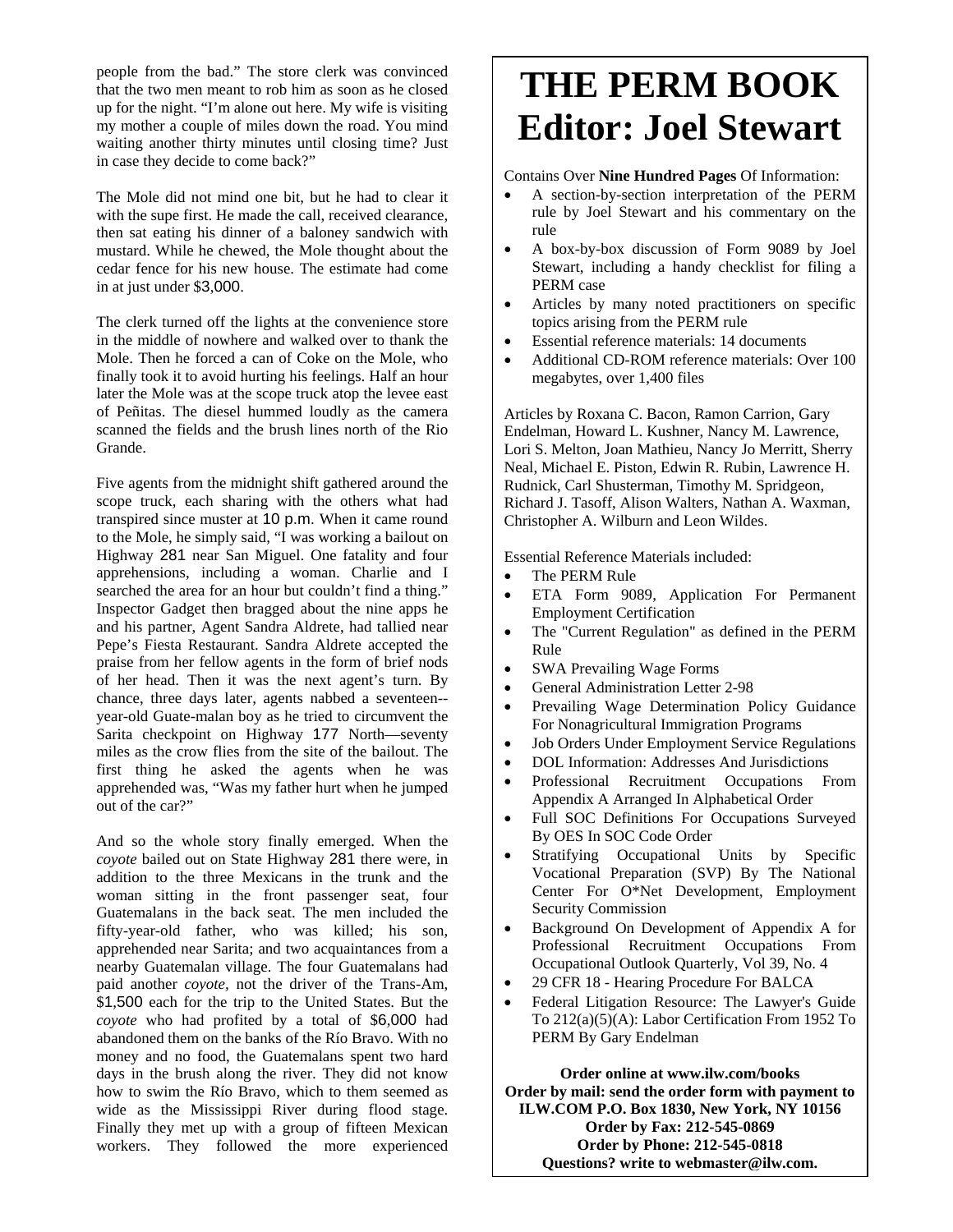## **Offshore Services For Immigration Law Firms**

Quantum Technologies, Inc. is a leading IT Services company with expertise in offshore based services for immigration law firms. Quantum is the sister company of Adnet Advertising Agency, Inc., which specializes in immigration & legal advertising services. Quantum offers back office paralegal and clerical services to Immigration law firms. We provide cost-effective, efficient, reliable solutions in all areas to U.S. immigration lawyers.

**Quantum has local presence in USA & India High security environments State-Of-The-Art Technology infusion Tremendous savings in cost, time & effort Create a virtual 24-hour office All work done by Quantum not third-party Accounting done locally at New York Office** 

#### **SERVICES OFFERED**

- **H-1B VISA**
- **O-VISA, L-1 VISA, J-1 VISA**
- **STUDENT VISA**
- **CHANGE OF STATUS & EXTENSION OF STATUS**
- **PERMANENT RESIDENCE/GREEN CARDS**
- **EXTRAORDINARY ABILITY PETITIONS**
- **N-400 CITIZENSHIP**
- **COMPLETED FORMS FOR FILING WITH THE USCIS INCLUDING COVER LETTERS & EMPLOYER LETTERS SUBJECT TO ATTORNEY REVIEW**
- **CONSULAR PROCESSING SUPPORT FOR CLIENTS**
- **USCIS REQUEST FOR ADDITIONAL INFORMATION. GATHER & PROVIDE INFORMATION TO ATTORNEY**
- **WEB SITE DEVELOPMENT & MAINTENANCE**
- **ACCOUNTS & BOOKKEEPING**

Contact: **Johaina Mumtaz** [johaina@quantum-usa.com](mailto:johaina@quantum-usa.com)

## **Quantum Technologies, Inc.**

116 John Street, 35th Floor, New York, NY 10038 Tel: 212-406-3503 • Fax: 212-406-3527 **www.quantum-usa.com/legal**

immigrants and waded across a narrow bend in the river. While waiting to find a guide who would take them to Houston, the Guatemalans spent another three days on the north side of the river hiding in the brush. They met several *coyotes* but could not afford the \$500 price tag demanded for each of them.

They finally found a *coyote*—the one who drove the red Trans-Am—on their third night in the United States. Without payment up front, he agreed to take them to Houston. He would hide them in a safe house in Houston, he promised them, but then they had to repay him as soon as they found jobs. If they did not repay him his money in a week, \$500 per person, the *coyote* would report them to the INS, which he assured them would deport them back to Guatemala. Half-starved and weary, they accepted the offer.

Two weeks later the Catholic Church in San Manuel published two sentences in their monthly church newsletter about the death of a Guatemalan man in a traffic accident on Highway 281. Prayers were offered in his memory.

The Mole, with still five hours of mids before him, climbed slowly back into his Expedition to consider how he would best spend the remaining time on his shift. Making his decision for him, the dispatcher at the McAllen Station broke the momentary quiet in the Mole's cab. "We have an armed robbery at the convenience store in Peñitas. Hispanic male, dark hair, five six, approximately twenty years old. Suspect entered the store and demanded cash. He is armed with a big rock. Any units in the area?"

This excerpt has been reprinted with permission from Texas Tech University Press, [www.ttup.ttu.edu](http://www.ttup.ttu.edu/).

*Patrolling Chaos* is available for purchase on Amazon.com, [www.amazon.com.](http://www.amazon.com/)

#### **About the Author**

**Robert Lee Maril** is professor and chair of the Department of Sociology, East Carolina University. He is also author of *Waltzing with the Ghost of Tom Joad: Poverty, Myth, and Low-Wage Labor in Oklahoma*, *Bay Shrimpers of Texas: Rural Fishermen in a Global Economy*, *The Poorest of Americans: The Mexican Americans of the Lower Rio Grande Valley of Texas*, and other books on poverty and labor. Robert Lee Maril can be reached at [marilr@mail.ecu.edu.](mailto:marilr@mail.ecu.edu)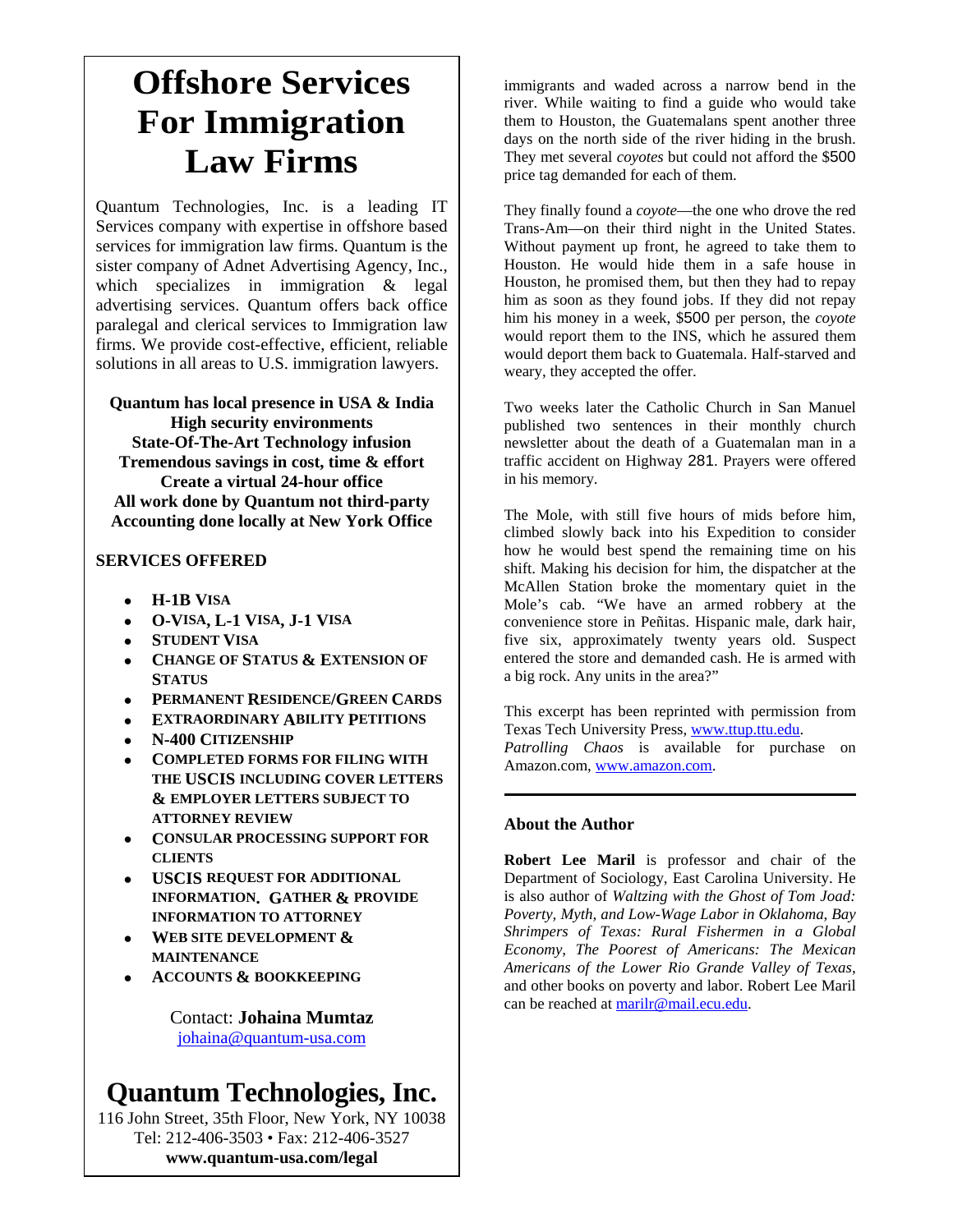## **Order Form**

| Item                                                                                                                                                                                                                                                                                                                                                         | Price       | US\$          |
|--------------------------------------------------------------------------------------------------------------------------------------------------------------------------------------------------------------------------------------------------------------------------------------------------------------------------------------------------------------|-------------|---------------|
| The PERM Workshop New York City, Dec $7th$ , 8:30am-5pm                                                                                                                                                                                                                                                                                                      | \$999 each  |               |
| The PERM Workshop (for the purchasers of THE PERM BOOK—will be verified)                                                                                                                                                                                                                                                                                     | \$499 each  |               |
| THE PERM BOOK - Editor: Joel Stewart                                                                                                                                                                                                                                                                                                                         | \$499 each  | $\frac{1}{1}$ |
| The Nurse Immigration Book - Editor: William A. Stock                                                                                                                                                                                                                                                                                                        | \$499 each  |               |
| PQ: The PERM Quarterly: one year subscription (4 issues)                                                                                                                                                                                                                                                                                                     | \$99 each   |               |
| Immigration Practice 2005-2006 Edition<br>by Robert C. Divine and R. Blake Chisam                                                                                                                                                                                                                                                                            | \$225 each  |               |
| The Whole Act 2005-2006 Edition by P.J. Patel                                                                                                                                                                                                                                                                                                                | \$199 each  |               |
| 20/22/28 CFR Plus 2005-2006 Edition by P.J. Patel                                                                                                                                                                                                                                                                                                            | \$99 each   |               |
| 8CFR Plus 2005-2006 Edition by P.J. Patel                                                                                                                                                                                                                                                                                                                    | \$99 each   |               |
| Patel's Citations 2005-2006 Edition by P.J. Patel                                                                                                                                                                                                                                                                                                            | \$199 each  |               |
| Patel's Immigration Law Library 2005-2006 Edition by P.J. Patel<br>(Includes 20/22/28 CFR Plus, 8 CFR Plus,<br>The Whole Act & Patel's Citations)                                                                                                                                                                                                            | \$499 each  |               |
| Please check one:<br>[] Check enclosed (Payable to ILW.COM)<br>[] Credit Card (American Express/Visa/Master Card/Discover)<br>Name on the card:                                                                                                                                                                                                              | Order Total |               |
|                                                                                                                                                                                                                                                                                                                                                              |             |               |
| Exp. Date _______________ (MM/YY)                                                                                                                                                                                                                                                                                                                            |             |               |
| Phone                                                                                                                                                                                                                                                                                                                                                        |             |               |
| Provide shipping address if different than above                                                                                                                                                                                                                                                                                                             |             |               |
| Order online at www.ilw.com/books and www.ilw.com/workshops<br>To order by mail, send this order form with payment to<br>ILW.COM<br>P.O. Box 1830, New York, NY 10156<br>Order by Phone: 212-545-0818 Order by Fax: 212-545-0869<br>For orders outside the continental US, to order by Email or if you have any questions please write to webmaster@ilw.com. |             |               |